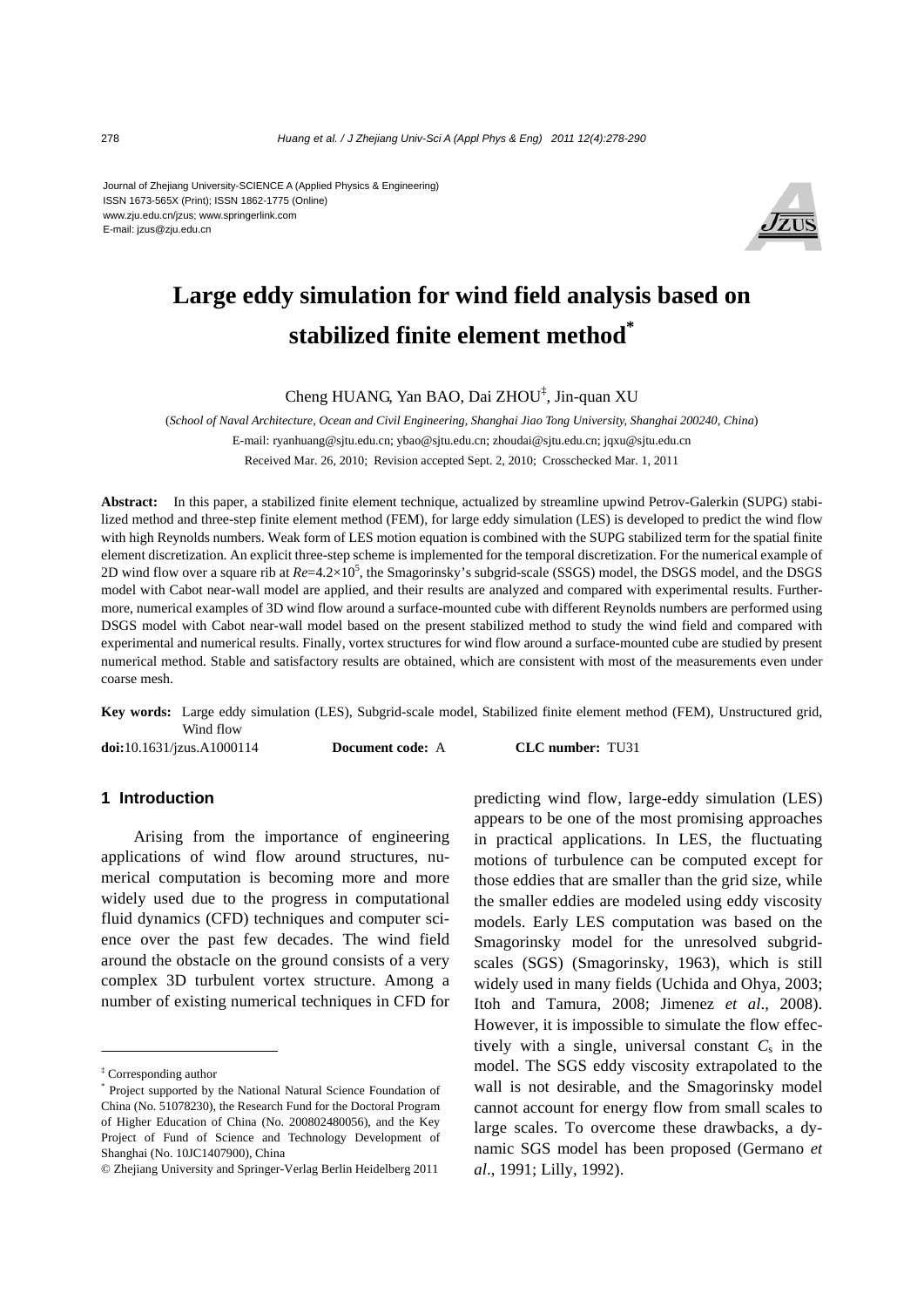Historically, LES has been restricted to simple geometries, where finite volume method and finite difference methods can be conveniently used due to their efficient use of structured grids. However, structured grids not only have difficulty in representing complex domains and adapting to complicated flow features, but also are rather inefficient for simulating flow at a high Reynolds number (Moin and Jimenéz, 1993). To gain the advantages of dealing with complex geometry and boundary conditions, a finite element method (FEM) has been widely used for the solution of various fluid dynamic problems. Unstructured grids in FEM can locate a large number of nodes and elements near the wall and form coarseness of grids in all directions away from the wall due to the fact that the elements grow not only in the normal direction but also in the other directions. This greatly reduces the total number of nodes and elements required for a given turbulent problem (Jansen, 1994).

However, it is known that the classic Galerkin FEM has great problems in prediction when applied to solving fluid flows with a high Reynolds number. In order to overcome this drawback, stabilized finite element formulations have been developed, among which, a streamline upwind Petrov-Galerkin (SUPG) method is very efficient. This was proposed by Brooks and Hughes (1982), and further developed by Hughes *et al*. (1986) and Tezduyar (2007).

The present calculations are undertaken using a stabilized finite element technique implemented by a three-step FEM and SUPG stabilized method for LES to predict the wind flow with a high Reynolds number. The same order interpolations for the velocity and pressure are employed for the spatial discretization, and the explicit three-step FEM is applied for the temporal discretization. A simple filtering procedure using both node-based filter and generalized box filter is applied for the dynamic subgrid-scale (DSGS) model with unstructured grids. For the verification of the present numerical method, the predictions of 2D wind flow over a square rib at  $Re=4.2\times10^5$  and 3D wind flow around a surface-mounted cube at different Reynolds numbers are simulated by the present DSGS technique with Cabot near-wall model to study the wind field. The results predicted by the present method are compared with experimental data and analyzed for the characteristics of the wind field.

## **2 Governing equations**

### **2.1 Non-dimensionalized Navier-Stokes equations**

The governing equations of the wind flow can be described by the continuity and momentum equations. Using the non-dimensionalized variables, and describing the problem by a Reynolds number defined as *Re*=*UD*/*ν*, where *U* and *D* are the characteristic velocity and length, and *ν* is the kinematic viscosity, the non-dimensionalized Navier-Stokes equation can be written in Cartesian tensor notation as follows:

$$
\frac{\partial u_i}{\partial x_i} = 0,\t\t(1)
$$

$$
\frac{\partial u_i}{\partial t} + \frac{\partial u_i u_j}{\partial x_j} = -\frac{\partial p}{\partial x_i} + \frac{1}{Re} \frac{\partial^2 u_i}{\partial x_j \partial x_j},
$$
 (2)

where  $u_i$  is the velocity in *i* direction, *t* is the time, and *p* is the pressure.

In LES, the large scale quantities are resolved, while the small scale quantities are modeled. The large scale quantities are defined by the convolution of the velocity and pressure fields with a filter function. A grid filter  $\overline{G}$  is applied to the continuity and momentum equations:

$$
\overline{f}(x) = \int f(x')\overline{G}(x, x')dx',
$$
 (3)

where  $x'$  is the integral range,  $f(x')$  is the variable before the filtering process, and  $\overline{f}(x)$  is the variable after the filtering process. This gives the filtered equations of motions corresponding to Eqs. (1) and (2):

$$
\frac{\partial \overline{u_i}}{\partial x_i} = 0,\tag{4}
$$

$$
\frac{\partial \overline{u}_i}{\partial t} + \frac{\partial \overline{u}_i \overline{u}_j}{\partial x_j} = -\frac{\partial \overline{p}}{\partial x_i} - \frac{\partial \overline{\tau}_{ij}}{\partial x_j} + \frac{1}{Re} \frac{\partial^2 \overline{u}_i}{\partial x_j \partial x_j},
$$
(5)

where  $\overline{u}_i$ ,  $\overline{u}_i$ , and  $\overline{p}$  are the variables after the filtering process, corresponding to  $u_i$ ,  $u_j$ , and  $p$ , respectively. The effects of the small scales appear in the subgrid-scale stress term *τij*, which must be modeled: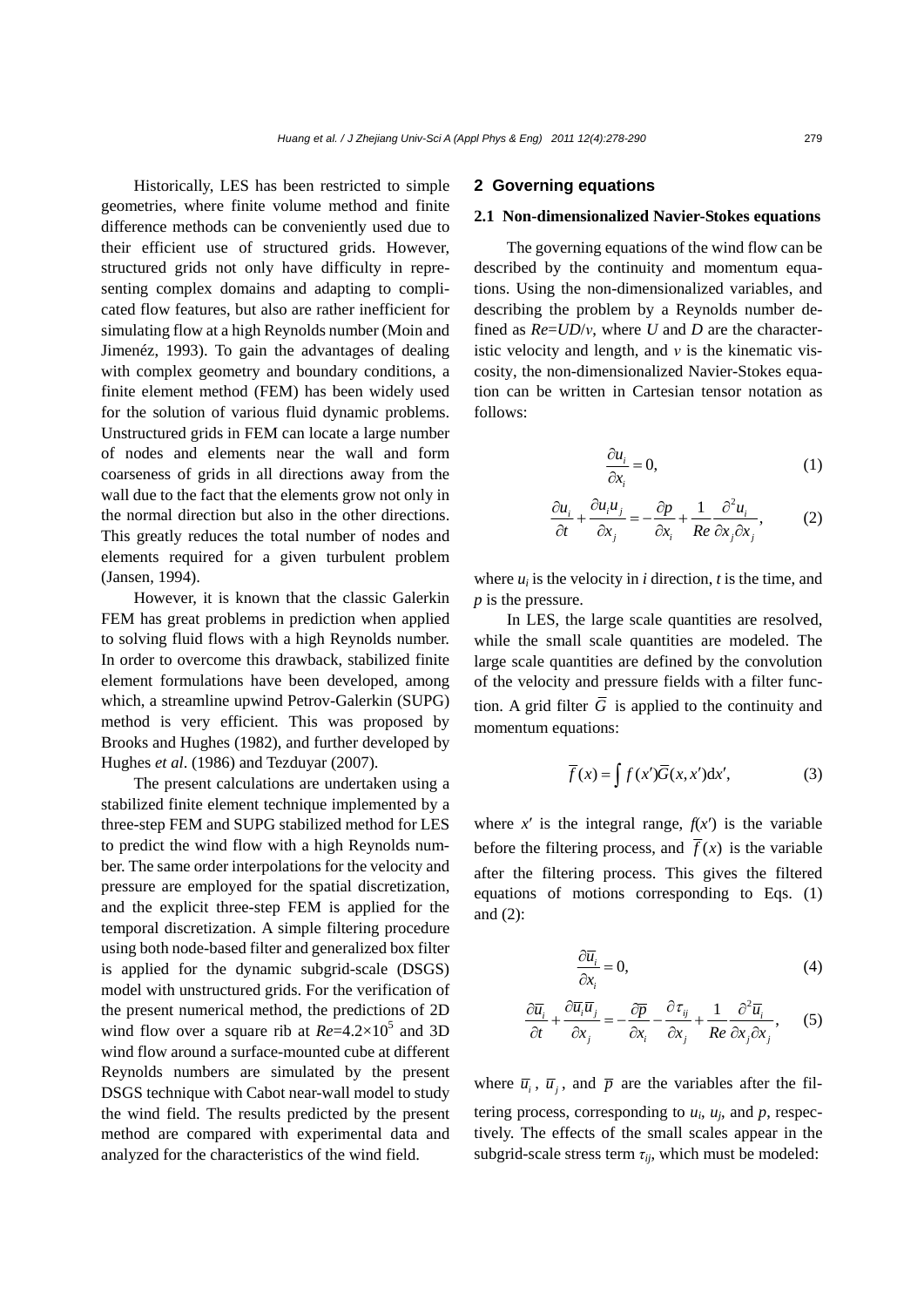$$
\tau_{ij} = \overline{u_i u_j} - \overline{u_i} \overline{u}_j, \qquad (6)
$$

where  $\overline{u_i u_j}$  is the filtered variable of  $u_i u_j$ .

### **2.2 Smagorinsky subgrid-scale (SSGS) model**

The eddy viscosity model is frequently used to represent the effects of SGS in LES. *τij* is assumed to be a non-linear function of the strain rate, and it may be written as (Smagorinsky, 1963)

$$
\tau_{ij} = -2v_{t}\overline{S}_{ij},\tag{7}
$$

$$
\overline{S}_{ij} = \frac{1}{2} \left( \frac{\partial \overline{u}_i}{\partial x_j} + \frac{\partial \overline{u}_j}{\partial x_i} \right),
$$
 (8)

$$
V_t = (C_s \overline{A})^2 \left| \overline{S} \right|, \tag{9}
$$

$$
\left|\overline{S}\right| = \sqrt{2\overline{S}_{ij}\overline{S}_{ij}},\tag{10}
$$

where  $\overline{S}_{ij}$  is the filtered strain rate component, and  $v_t$ is the eddy viscosity.  $C_s$  is the Smagorinsky constant and the value of 0.1 is used here as suggested by Deardorff (1970).  $\overline{\Delta}$  is the grid filter width, the value of which is the square root of the area of the unstructured element for the present 2D case.

### **2.3 Dynamic subgrid-scale (DSGS) model**

In the SSGS model,  $C_s$  has a constant value over the whole domain during the time progressing process. By contrast, in the dynamic subgrid-scale model, the constant *C* varies in both space and time domains without any interference by the user, and is proved to have better behavior near walls.

For the DSGS model, a test filter  $\tilde{G}$ , denoted by a tilde, is defined as

$$
\tilde{f}(x) = \int f(x')\tilde{G}(x, x')dx', \qquad (11)
$$

where  $\tilde{f}(x)$  is the variable after the second filtering process. Applying Eq. (11) to Eq. (5), the second filtered Navier-Stokes equation becomes

$$
\frac{\partial \tilde{\overline{u}}_i}{\partial t} + \frac{\partial \tilde{\overline{u}}_i \tilde{\overline{u}}_j}{\partial x_j} = -\frac{\partial \tilde{\overline{p}}}{\partial x_i} - \frac{\partial T_{ij}}{\partial x_j} + \frac{1}{Re} \frac{\partial^2 \tilde{\overline{u}}_i}{\partial x_j \partial x_j}, \quad (12)
$$

where  $\tilde{\bar{u}}_i$ ,  $\tilde{\bar{u}}_i$ , and  $\tilde{\bar{p}}$  are the variables after the sec-

ond filtering process, corresponding to  $\overline{u}_i$ ,  $\overline{u}_i$ , and  $\bar{p}$ , respectively, and the subgrid-scale stress  $T_{ii}$  is

$$
T_{ij} = \widetilde{\overline{u_i u_j}} - \widetilde{\overline{u}}_i \widetilde{\overline{u}}_j, \tag{13}
$$

where  $\widetilde{u_i u_j}$  is the variable after the second filtering process corresponding to  $\overline{u_i u_j}$ , and the resolved turbulent stress  $L_{ij}$  can be defined as

$$
L_{ij} = T_{ij} - \tilde{\tau}_{ij},\tag{14}
$$

$$
L_{ij} = \widetilde{\overline{u_i}\overline{u}_j} - \widetilde{\overline{u}}_i\widetilde{\overline{u}}_j, \qquad (15)
$$

where  $\tilde{\tau}_{ij}$  and  $\widetilde{\overline{u_i u_j}}$  are the filtered variables of  $\tau_{ij}$  and  $\overline{u_i}\overline{u_j}$ , respectively.  $L_{ij}$  represents the contribution to the Reynolds stresses by the scales, whose length is intermediate between the grid and the test filter widths (Germano *et al*., 1991). The subgrid-scale stress tensors can be modeled using traditional turbulent viscosity:

$$
\tau_{ij} - (\delta_{ij} / 3) \tau_{kk} = -2(C\overline{A})^2 \left| \overline{S} \right| \overline{S}_{ij}, \qquad (16)
$$

$$
T_{ij} - (\delta_{ij} / 3) T_{kk} = -2(C\tilde{\overline{\Delta}})^2 \left| \tilde{\overline{S}} \right| \tilde{\overline{S}}_{ij}, \qquad (17)
$$

$$
\tilde{\overline{S}}_{ij} = \frac{1}{2} \left( \frac{\partial \tilde{\overline{u}}_i}{\partial x_j} + \frac{\partial \tilde{\overline{u}}_j}{\partial x_i} \right),
$$
 (18)

$$
\left|\tilde{\overline{S}}\right| = \sqrt{2\tilde{\overline{S}}_{ij}\tilde{\overline{S}}_{ij}},\tag{19}
$$

where  $\delta_{ij}$  is the identity tensor,  $\tilde{\bar{A}}$  is the characteristic size of the filter  $\tilde{\vec{G}}$ , and  $\tilde{\vec{S}}_{ij}$  is the strain rate tensor of the velocity fields associated with the test filter.

A key variable for the DSGS model is defined as

$$
M_{ij} = \left| \overline{\overline{S}} \right| \overline{\overline{S}}_{ij} - \alpha \left| \overline{\tilde{S}} \right| \overline{\tilde{S}}_{ij},
$$
 (20)

where  $\widetilde{S}$  *i S<sub>ij</sub>* is the filtered variable of  $\left| \overline{S} \right| \overline{S}_i$ , *α* is the square value of the filter width ratio, and  $\alpha = (\tilde{\bar{A}} / \bar{A})^2$ . Here we set  $\alpha = 4$ , since the size of the filter  $\tilde{G}$  is twice that of  $\overline{G}$  (Tejada-Martínez and Jansen, 2004).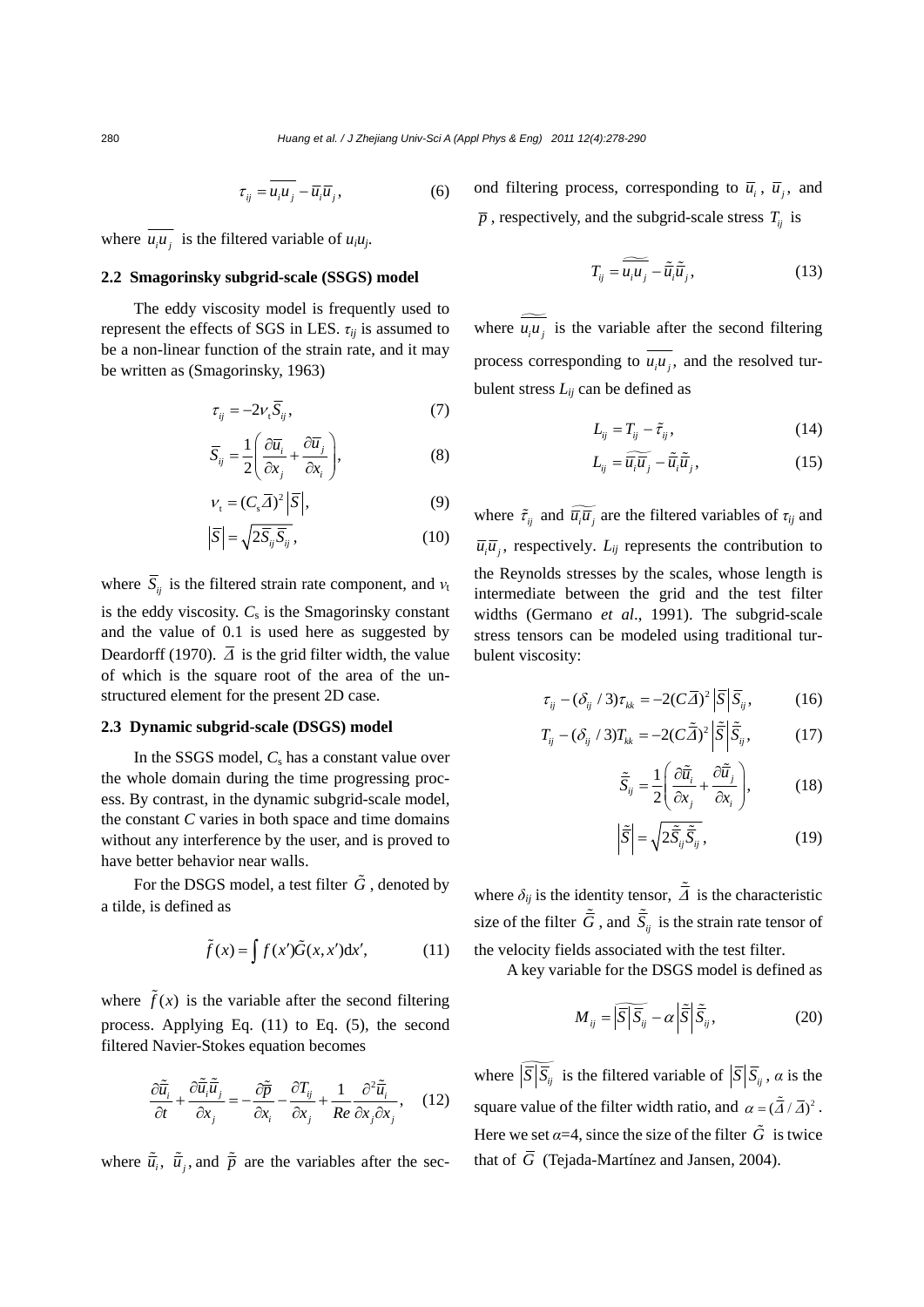Based on Eqs. (14), (16), (17), and (20), and using a simple least-squares minimization of the error first proposed by Lilly (1992), the constant *C* in Eqs. (16) and (17) can be confirmed by

$$
(C\overline{A})^2 = \frac{1}{2} \left( \frac{L_{ij} M_{ij}}{M_{ij} M_{ij}} \right).
$$
 (21)

Substituting Eq. (16) into Eq. (5) and considering the incompressible condition, motion equations can be expressed as

$$
\frac{\partial \overline{u}_i}{\partial x_i} = 0, \qquad (22)
$$

$$
\frac{\partial \overline{u}_i}{\partial t} + \overline{u}_j \frac{\partial \overline{u}_i}{\partial x_j} = -\frac{\partial \overline{P}}{\partial x_i} + \left(\frac{1}{Re} + v_t\right) \frac{\partial^2 \overline{u}_i}{\partial x_j \partial x_j}, \qquad (23)
$$

*j*  $\alpha_i$   $\alpha_j$   $\alpha_j$ 

where  $\overline{u}_i$  is the filtered velocity of *i* direction,  $\overline{P}$  is the effective pressure,  $\overline{P} = \overline{p} + \tau_{ik}$ , and the turbulent viscosity can be described as

$$
v_t = (C\overline{A})^2 |\overline{S}|. \tag{24}
$$

Following this procedure, the length scale squared  $(C\overline{A})^2$  is dynamically determined to be a function of both space and time.

## **3 Filtering progress for unstructured grids**

To reduce the data storage of the filtering process, a technique combined by the node-based filter and generalized box filter, which are applied by Popiolek *et al*. (2006) and Jansen (1999), is implemented to calculate the key values of  $L_{ij}$  and  $M_{ij}$  in Eqs. (15) and (20), respectively. The filtering variable of a specific node can be obtained by calculating the mean value of the surrounding nodes or the surrounding elements:

$$
\widetilde{\overline{u_i}\overline{u}_j} = \frac{1}{n} \sum_{i=1}^n \overline{u}_i \overline{u}_j,
$$
 (25)

$$
\tilde{\overline{u}}_i = \frac{1}{n} \sum_{i=1}^n \overline{u}_i,\tag{26}
$$

where  $\widetilde{u_i u_j}$  and  $\widetilde{u_i}$  are the filtered variables of the specific node,  $\overline{u}_i \overline{u}_j$  and  $\overline{u}_i$  are the same variables belonging to the nodes connected with the specific node, *n* is the number of these nodes, and

$$
\tilde{\overline{S}}_{ij} = \frac{1}{m} \sum_{i=1}^{m} \overline{S}_{ij},
$$
\n(27)

$$
\tilde{\overline{S}} = \frac{1}{m} \sum_{i=1}^{m} |\overline{S}|,
$$
\n(28)

$$
\left|\overline{\overline{S}}\right|\overline{\overline{S}_{ij}} = \frac{1}{m} \sum_{i=1}^{m} \left|\overline{S}\right|\overline{S}_{ij},
$$
 (29)

where  $\tilde{S}_{ij}$ ,  $|\tilde{S}|$ , and  $|\overline{S}|\overline{S}_{ij}$  are the filtered variables of the specific node,  $\overline{S}_{ij}$ ,  $|\overline{S}|$ , and  $|\overline{S}|\overline{S}_{ij}$  are the same variables belonging to the elements sharing the specific node as a vertex, and *m* is the number of these elements.

## **4 Stabilized finite element method**

## **4.1 Finite element discretization with SUPG method**

Here we elide the superscript overbar in Eqs. (22) and (23) and omit the stress boundary conditions. The stabilized finite element discretization of the filtered equation Eq. (23) can be expressed by multiplying the velocity test function  $\delta u_i$  and adding SUPG stabilized term as follows (Brooks and Hughes, 1982):

$$
\int_{\Omega} \left[ \delta u_i \left( \frac{\partial u_i}{\partial t} + u_j \frac{\partial u_i}{\partial x_j} \right) + \sigma_{ij} \frac{\partial \delta u_i}{\partial x_j} \right] d\Omega
$$
  
+ 
$$
\sum_{n=1}^{n_{\text{el}}} \int_{\Omega} \tau_{\text{SUPG}} u_j \frac{\partial \delta u_i}{\partial x_j} \left( \frac{\partial u_i}{\partial t} + u_j \frac{\partial u_i}{\partial x_j} - \frac{\partial \sigma_{ij}}{\partial x_j} \right) d\Omega = 0,
$$
(30)

where  $\Omega$  is the computational domain,  $n_{el}$  is the number of elements,  $\delta u_i$  is the velocity test function,  $\sigma_{ij}$  is the filtered stress tensor expressed by

$$
\sigma_{ij} = -P\delta_{ij} + \left(\frac{1}{Re} + v_t\right) \left(\frac{\partial u_i}{\partial x_j} + \frac{\partial u_j}{\partial x_i}\right),\tag{31}
$$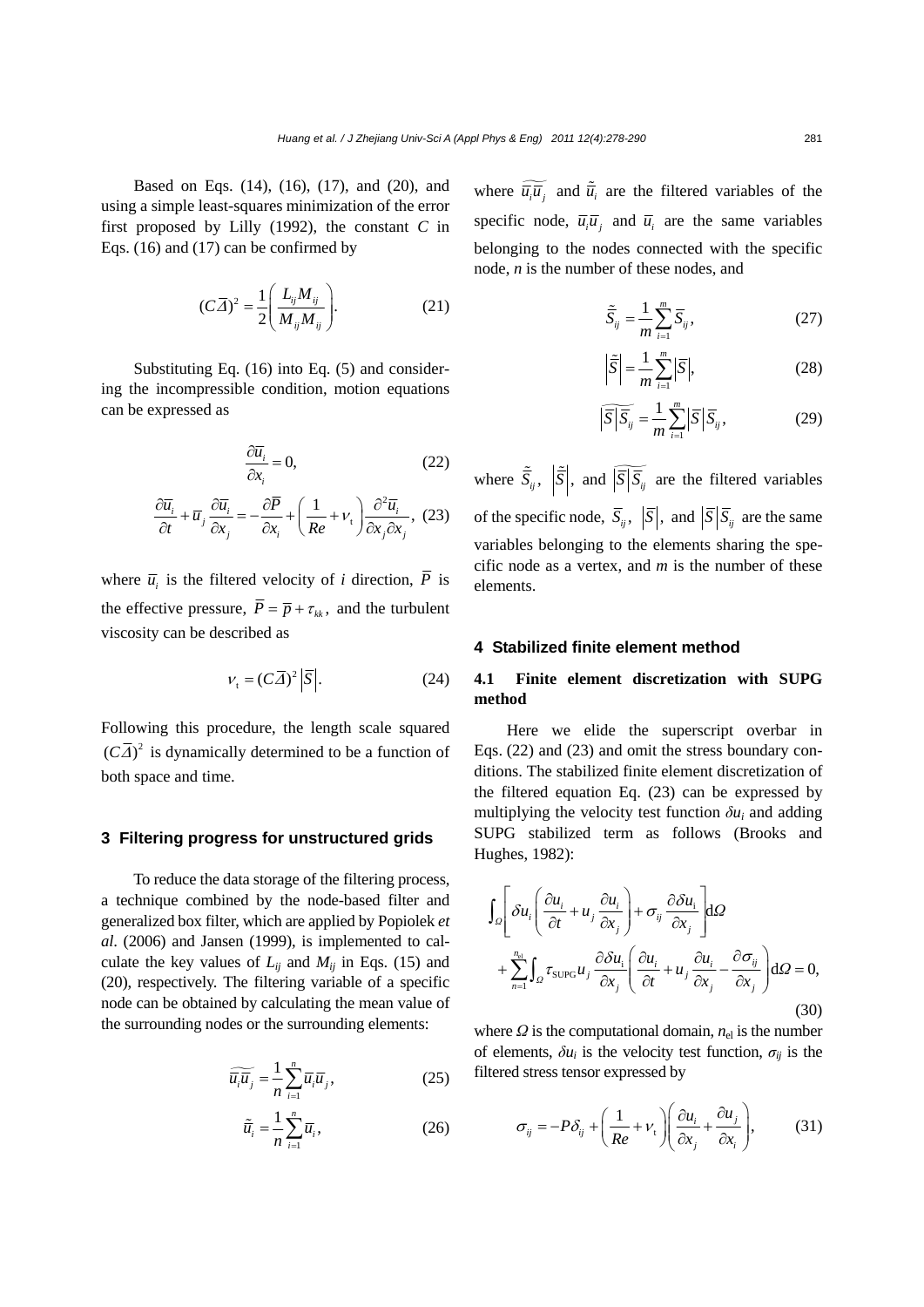and the stabilization parameter  $\tau_{\text{SUPG}}$  is defined as follows (Dettmer and Peric, 2006):

$$
\tau_{\text{SUPG}} = \frac{h^e}{2\|u^e\|} z,
$$
\n
$$
z = \frac{\beta_1}{\sqrt{1 + (\beta_1 / \beta_2 Re^e)^2}},
$$
\n
$$
Re^e = \frac{\|u^e\|h^e}{2\nu},
$$
\n(32)

where  $h^e$ ,  $u^e$ , and  $Re^e$  represent the characteristic size, convective velocity, and the Reynolds number of an element, respectively. *β*1 defines the limits of *z* as  $Re^e$  nears infinity, and  $\beta_2$  defines the derivative e d d *z Re* at  $Re^e = 0$ , where *z* is a process parameter. In this work,  $\beta_1=1$  and  $\beta_2=1/3$  have been used, and the characteristic element size is defined as the diameter of a circle (or a sphere) whose area (or volume) is equal to the element area (or volume) for the 2D (or 3D) model.

The finite element discretization of Eq. (30) is performed using the same order interpolations of velocity and pressure. For the present study, three-node linear triangular elements for the 2D model and four-node linear tetrahedral elements for the 3D model are employed. The values of velocity and pressure in an element can be obtained from

$$
u_i = \Phi_l u_{ii}, \qquad P = \Phi_l P_l,\tag{33}
$$

where  $u_{il}$  is the *i*-directional velocity at node *I*,  $P_l$  is the pressure at node *I*, and  $\Phi$ *I* is the trial and shape function.

Substituting Eq. (33) into Eq. (30), the finite element formulation for the momentum equation is expressed as follows:

$$
M_{IJ} \frac{\partial u_{iJ}}{\partial t} + N_{IJ} u_{iJ} - G_{iIJ} P_J + H_{il} + D_{IJ} u_{iJ} = 0, \quad (34)
$$

where the basis matrix variables are obtained as

$$
M_{IJ} = \int_{\Omega} \Phi_{I} \Phi_{J} \, d\Omega + \tau_{\text{SUPG}} \int_{\Omega} \frac{\partial \Phi_{I}}{\partial x_{j}} \Phi_{J} \Phi_{K} u_{jk} \, d\Omega, \tag{35}
$$

$$
N_{IJ} = \int_{\Omega} \Phi_{I} u_{ik} \Phi_{K} \frac{\partial \Phi_{J}}{\partial x_{i}} d\Omega + \tau_{\text{SUPG}} \int_{\Omega} \frac{\partial \Phi_{I}}{\partial x_{j}} \Phi_{L} u_{jL} \Phi_{K} u_{jk} \Phi_{jj} d\Omega,
$$
(36)

$$
G_{iJ} = \frac{1}{\rho} \int_{\Omega} \frac{\partial \Phi_{i}}{\partial x_{i}} \Phi_{j} d\Omega
$$

$$
- \tau_{\text{SUPG}} \frac{1}{\rho} \int_{\Omega} \frac{\partial \Phi_{i}}{\partial x_{j}} \Phi_{K} u_{jk} \frac{\partial \Phi_{j}}{\partial x_{i}} d\Omega, \qquad (37)
$$

$$
H_{il} = \left(\frac{1}{\text{Re}} + v_t\right) \int_{\Omega} \frac{\partial \Phi_l}{\partial x_j} \frac{\partial \Phi_j}{\partial x_i} u_{jl} \, d\Omega,\tag{38}
$$

$$
D_{IJ} = \left(\frac{1}{Re} + v_t\right) \int_{\Omega} \frac{\partial \varPhi_i}{\partial x_j} \frac{\partial \varPhi_j}{\partial x_j} d\Omega, \tag{39}
$$

where *I*, *J*, *K*, and *L* are the subscripts for the dimensions, equal to 1 and 2 for the 2D model, and equal to 1−3 for the 3D model.

### **4.2 Three-step FEM formulations**

For the formulation of the momentum equation with SUPG stabilized term described in Eq. (34), we adopt an explicit three-step FEM based on a Taylor series expansion in time (Jiang and Kawahara, 1993). Then, the formulations of the momentum equation at each step can be expressed as

$$
M_{IJ}^n \frac{u_{iJ}^{n+1/3} - u_{iJ}^n}{\Delta t/3} = -N_{IJ}^n u_{iJ}^n + G_{iIJ}^n P_J^n - H_{iI}^n - D_{IJ}^n u_{iJ}^n,
$$
\n(40)

$$
M_{IJ}^{n+1/3} \frac{u_{ij}^{n+2/3} - u_{ij}^{n+1/3}}{\Delta t/3} = -N_{IJ}^{n+1/3} u_{ij}^{n+1/3} + G_{iIJ}^{n+1/3} P_J^n
$$

$$
-H_{il}^{n+1/3} - D_{IJ}^{n+1/3} u_{ij}^{n+1/3}, \qquad (41)
$$

$$
M_{IJ}^{n+2/3} \frac{u_{iJ}^{n+1} - u_{iJ}^{n+2/3}}{\Delta t/3} = -N_{IJ}^{n+2/3} u_{iJ}^{n+2/3} + G_{iIJ}^{n+2/3} P_J^{n+1}
$$

$$
-H_{il}^{n+2/3} - D_{IJ}^{n+2/3} u_{iJ}^{n+2/3}, \qquad (42)
$$

where  $\Delta t$  represents the length of the time increment, the superscripts ' $n+1/3$ ', ' $n+2/3$ ', and ' $n+1$ ' denote the sub-steps of each time increment, respectively. It is clear that, based on Eqs.  $(40)$ – $(42)$ , we can obtain  $u_i^{n+1/3}$  from  $u_i^n$  and  $P^n$ , then obtain  $u_i^{n+2/3}$  from  $u_i^{n+1/3}$ and  $P^n$ , after that we have to compute  $P^{n+1}$ , and finally we can get  $u_i^{n+1}$  from  $u_i^{n+2/3}$  and  $P^{n+1}$ .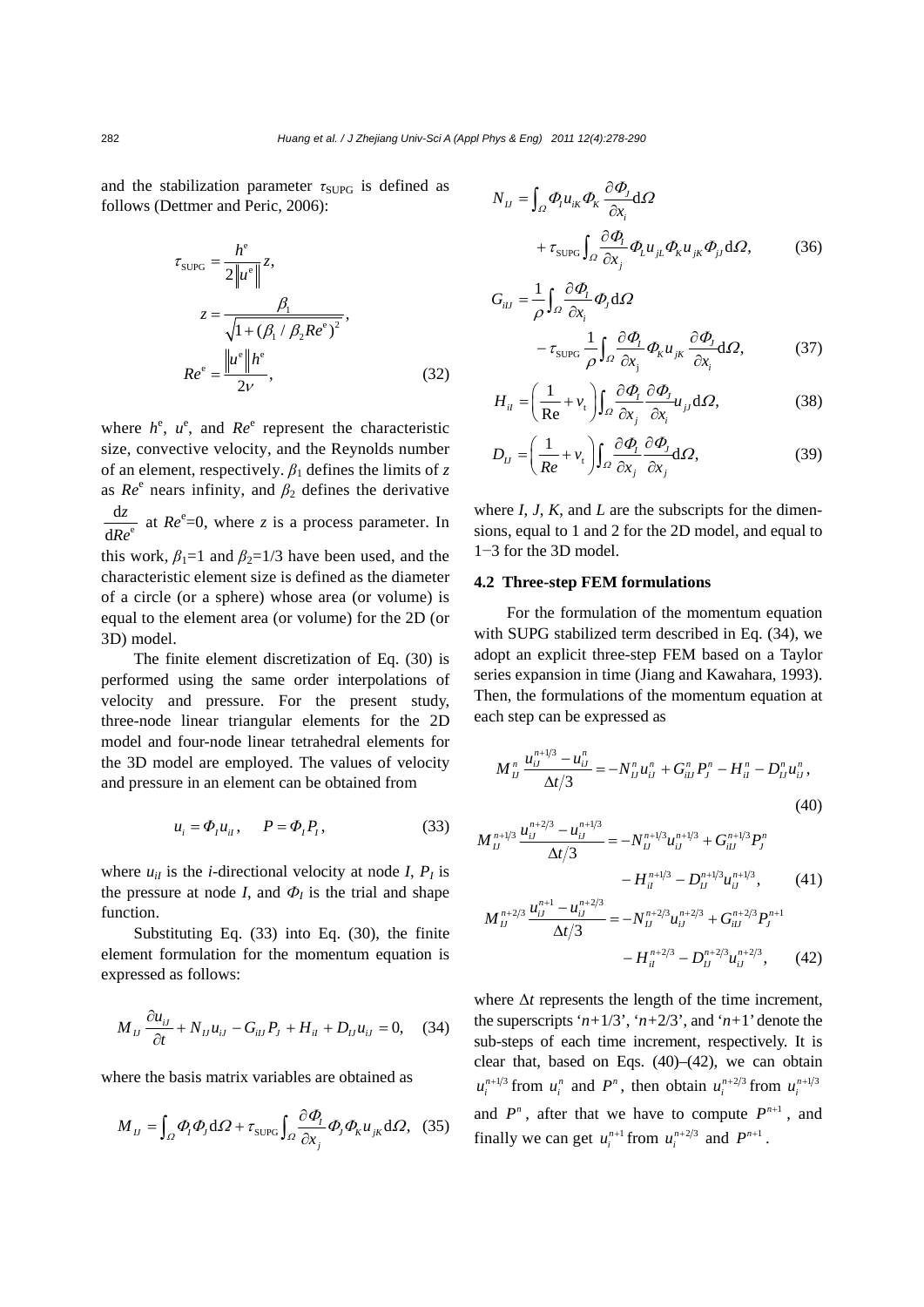By taking the divergence of Eq. (23) and considering the incompressible condition of Eq. (22), the Poisson pressure equation can be obtained as

$$
\frac{\partial^2 P^{n+1}}{\partial x_i \partial x_i} = \frac{1}{\Delta t} \frac{\partial u_i^n}{\partial x_i} - \frac{\partial}{\partial x_i} \left( u_j^{n+1/2} \frac{\partial u_i^{n+1/2}}{\partial x_j} \right) + \left( \frac{1}{Re} + v_t \right) \frac{\partial^2}{\partial x_i \partial x_j} \left( \frac{\partial u_i^{n+1/2}}{\partial x_j} + \frac{\partial u_j^{n+1/2}}{\partial x_i} \right), \tag{43}
$$

where  $u_i^{n+1/2} = (u_i^{n+1/3} + u_i^{n+2/3}) / 2$ .

Substituting the finite element trial function into Eq. (43), the final finite element formulation for pressure  $P^{n+1}$  is

$$
S_{IJ}P_J^{n+1} = -Q_{iIJ}u_{iJ}^n - R_{iIJ}u_{iJ}^{n+1/2}, \qquad (44)
$$

where the basis matrix variables are obtained as

$$
S_{IJ} = \frac{1}{\rho} \int_{\Omega} \frac{\partial \Phi_I}{\partial x_i} \frac{\partial \Phi_J}{\partial x_i} d\Omega, \tag{45}
$$

$$
Q_{iJ} = \frac{1}{\Delta t} \int_{\Omega} \Phi_I \frac{\partial \Phi_J}{\partial x_i} d\Omega, \tag{46}
$$

$$
R_{iJ} = \int_{\Omega} \frac{\partial \Phi_I}{\partial x_j} \Phi_J \frac{\partial \Phi_K}{\partial x_i} u_{jk}^{n+1/2} d\Omega.
$$
 (47)

## **5 Numerical examples**

To verify the feasibility of the present method, two test problems on the wind flow are performed. One is a 2D wind flow over a square rib, and the other is a 3D wind flow around a surface-mounted cube.

## **5.1 Wind flow over a square rib at**  $Re=4.2\times10^5$

Based on the present stabilized FEM, SSGS, DSGS, and DSGS with near-wall model (DSGS-W) proposed by Cabot (1996) for the element close to the wall are applied to simulate the wind flow over a square rib, and the results are compared with the experimental measurements from Crabb *et al*. (1977).

The forms of the computational domain and finite element mesh are shown in Fig. 1. The characteristic velocity of a streamwise direction from the inlet and the characteristic length of the rib are assumed to be of unit value. The size of computational domain are chosen with *x*=26.5 and *y*=8, which are the same as in Young *et al*. (2006). The inlet boundary is on the left side of the obstacle, and the outlet is on the right. The lower boundary corresponds to the wind tunnel wall, and the upper boundary corresponds to a free boundary according to the case. No-slip boundary conditions are imposed along the walls,  $u=1$  and  $v=0$  are prescribed along the inlet boundary and the free boundary, and the wind flow is considered at a Reynolds number of  $4.2 \times 10^5$  in the present analysis, which is the same as Young *et al*. (2006). On the outer boundary, the pressure is set to be zero. We used 6812 nodes and 13190 unstructured elements with a refined mesh along the wall, and the smallest size of the mesh is 0.1. Here we used a coarse mesh to show the effectiveness and stability of the present method. A total time of *t*=200 with a time step of 0.02 is used in the present analysis.



**Fig. 1 Calculation domain and finite element mesh**

Figs. 2 and 3 show the time-averaged values of streamline distribution and streamwise velocity field of the three cases respectively, for the wind flow in a total time of *t*=200. As shown in Fig. 2, the flow field consists of flow re-circulations, which are located in front, behind, and on top of the obstacle, and one main re-circulation appears behind the obstacle. Fig. 3 shows that the streamwise velocity field by DSGS-W has a better prediction along the downstream wall due to the Cabot near-wall model with effective capability for LES near the wall.

The time-averaged streamwise velocity profiles at different axial locations of the square rib are compared with the experiment results from Crabb *et al*. (1977) (Fig. 4). When *x*=−2.5, the results of SSGS, DSGS, and DSGS-W all agree with the experimental results at *y*>0.5; however, they all lose some accuracy at *y*<0.5 but with correct trends. For the instance of *x*=−0.9, the three cases all agree with experimental results at *y*>1.2; however, they all lose some accuracy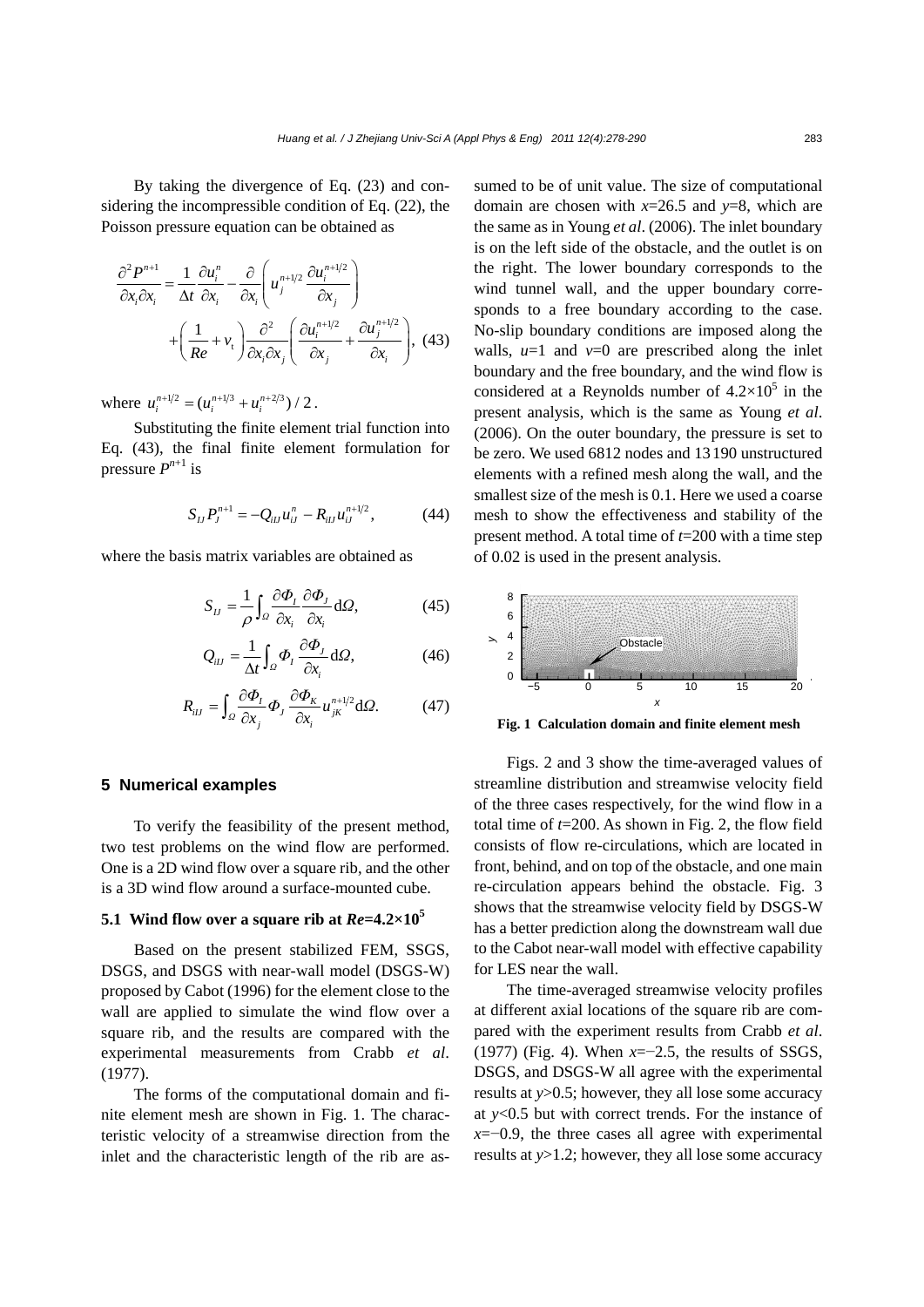

**Fig. 2 Mean streamline distribution for flow over a square**   $rib, Re=4.2\times10^5$ 

(a) SSGS; (b) DSGS; (c) DSGS-W



**Fig. 3 Mean streamwise velocity field for flow over a square rib,** *Re***=4.2×105** 

(a) SSGS; (b) DSGS; (c) DSGS-W



**Fig. 4 Comparison of velocity predictions and measurements at different axial locations of the square rib**  (a) *x*=−2.5; (b) *x*=−0.9; (c) *x*=0; (d) *x*=0.5; (e) *x*=1.5; (f) *x*=6.0; (g) *x*=9.5; (h) *x*=12.5. Exp.: results from Crabb *et al*. (1977)

at *y*<1.2. The DSGS-W case performs a little better than the other two cases. When  $x=1.5$ , the three cases show inaccurate predictions at *y*<1.0 and *y*>2.0. The DSGS-W case has a better trend than the others. When *x*=6.0, the DSGS-W case has a better prediction at *y*>0.8, but a worse prediction at *y*<0.8. When *x*=9.5, the DSGS-W case has by far the best prediction with experimental results than the others. When *x*=12.5, the three cases agree with the experimental results at *y*>1.2, and the DSGS-W case has a better performance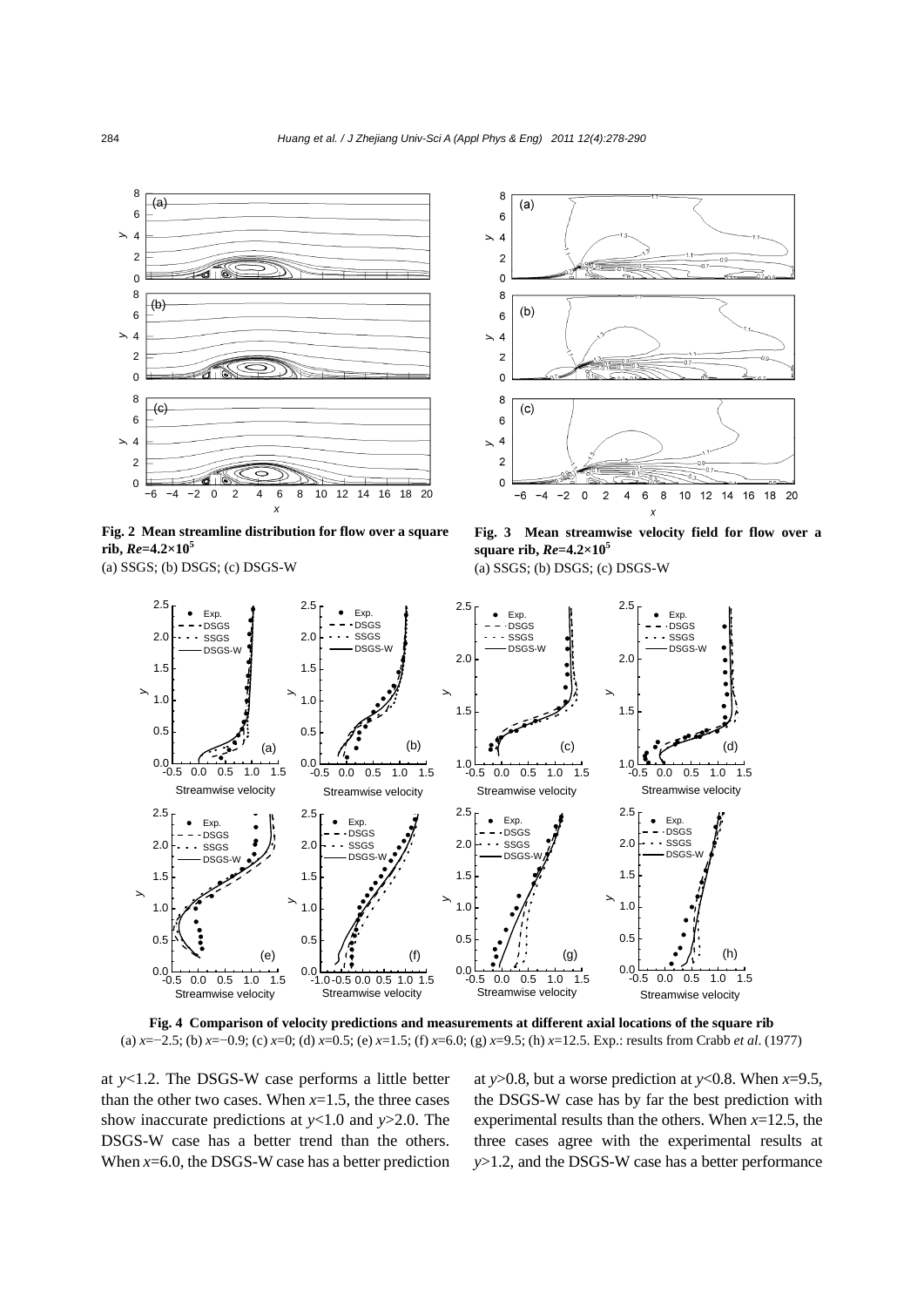near the wall. When *x*=0.0 and *x*=0.5 on top of the rib, DSGS-W also has a better agreement away from the wall. In conclusion, the results from the present methods predict the wind flow well compared with the experimental results, and the DSGS-W case has a better performance than the other two cases. However, the loss of accuracy near the wall is concerned with the coarse mesh near the wall.

### **5.2 Wind flow around a surface-mounted cube**

Six numerical cases are applied with the DSGS model based on the present stabilized FEM with the Cabot near-wall model, and the parameters are shown in Table 1. The three cases, GR1, GR2, and GR3, are established for the results' grid independence, whilst the three cases, RE1, RE2, and RE3, are for the analysis of different Reynolds numbers.

**Table 1 Summary of numerical simulations**

|                 |                  |     | Case $\Delta$ min $\Delta$ max Number of grids | Re                       | $\Delta t$ T |  |
|-----------------|------------------|-----|------------------------------------------------|--------------------------|--------------|--|
| GR1             | 0.10             | 1.0 | 34314                                          | $3\times10^4$ 0.02 200   |              |  |
|                 | $GR2 \quad 0.05$ | 0.5 | 356689                                         | $3\times10^4$ 0.02 200   |              |  |
| GR <sub>3</sub> | 0.02             | 0.2 | 802562                                         | $3\times10^4$ 0.02 200   |              |  |
| RE1             | 0.05             | 0.5 | 356689                                         | $5 \times 10^4$ 0.02 200 |              |  |
| RE2             | 0.05             | 0.5 | 356689                                         | $1 \times 10^5$ 0.02 200 |              |  |
| RE3             | 0.05             | 0.5 | 356689                                         | $2\times10^5$ 0.02 200   |              |  |

Δmin: minimal grid size; Δmax: maximal grid size; Δ*t*: time step; *T*: total time

For the case of the wind flow around a surfacemounted cube with the dimension of unit length, the 3D computational domain and the grid discretization of GR2 as a sample are shown in Fig. 5a. The location of the 3D cube and the size of the 3D domain are expressed by the slices corresponding to *y*=0.0 and  $x=0.0$  shown in Figs. 5b and 5c, respectively. The computational domain in the present study is 22.5, 8.0, and 7.0 in *x*, *y*, and *z* directions, respectively, which is the same as Young *et al*. (2006). A no-slip boundary condition is imposed along the wall of  $z=0.0$ and the surfaces of the cube, and  $u=1$ ,  $v=0$ , and  $w=0$ are prescribed along the inlet boundary of *x*=−7.0 and the upper boundary of  $z=7.0$ . A slip boundary condition is imposed along the side surfaces at *y*=−4.0 and *y*=4.0, and the outer boundary located downstream is given a pressure of zero. The domain is discretized by linear tetrahedral elements with a fine mesh near the cube to capture the various details of turbulence.



**Fig. 5 Three-dimensional computational model**  (a) Computational domain and mesh; (b) Slice from *y*=0.0; (c) Slice from *x*=0.0

Firstly we consider the velocity field around the cube. Fig. 6 presents the time-average streamwise velocity profiles at some typical positions around the cube from GR1, GR2, and GR3, comparing the present data with experimental results from Castro and Robins (1977). On top of the cube at *x*=0.0 and *y*=0.0, the predictions from GR2 and GR3 agree with the experimental results more closely than that from GR1, which indicated that the coarser grid case GR1 cannot catch the recirculation existing on top of the cube. The velocity values from the finer case GR3 are a little higher than the experimental results. For *x*=1.0 and *y*=0.0, the streamwise velocity from GR2 is well predicted, and the prediction from GR3 has a little disparity, while the prediction from GR1 loses accuracy within the near-wall region. Another interesting velocity profile at *x*=2.0 and *y*=0.0 is accurately predicted by GR3, and the cases GR1 and GR2 can also have good predictions. At the profile of *x*=2.0 and  $z=1.0$ , the three cases all predicted well the streamwise velocity but there are discrepancies for all of them. Note that the cases GR2 and GR3 could yield comparatively good results, while the case GR1 loses prediction within the near-wall region.

Table 2 shows the comparisons of the separation length  $(X_F)$  in front of the cube, the reattachment length  $(X_R)$  behind the cube as well as the mean and the root mean square (RMS) values of the drag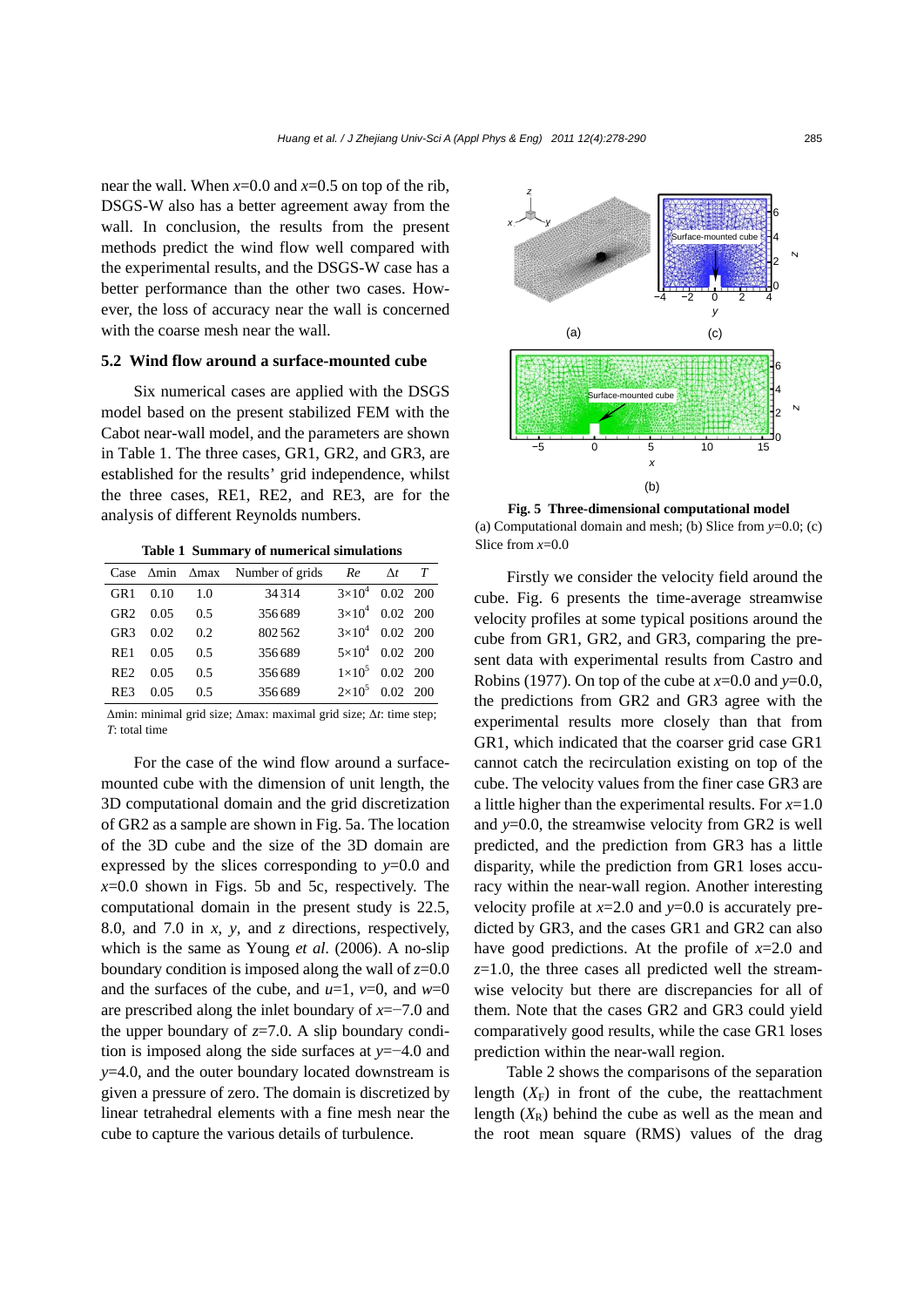

**Fig. 6 Comparison of velocity predictions from GR1, GR2, and GR3 with measurements around a cube**  (a) *x*=0.0, *y*=0.0; (b) *x*=1.0, *y*=0.0; (c) *x*=2.0, *y*=0.0; (d) *x*=2.0, *z*=1.0. Exp.: results from Castro and Robins (1977)

**Table 2 Comparison of characteristic parameters between present studies and experiments and numerical studies by others**

| Model                    | Number of<br>grids       | $X_{\rm F}$ | $X_{\rm R}$ | $C_{\text{D}t}$ | $C_{\text{D,rms}}$ |
|--------------------------|--------------------------|-------------|-------------|-----------------|--------------------|
| Experiment <sup>a</sup>  |                          | 1.04        | 1.61        |                 |                    |
| Smagorinsky <sup>b</sup> | $165\times 65\times 97$  | 1.29        | 1.70        |                 |                    |
| Dynamic <sup>b</sup>     | $165\times 65\times 97$  | 0.998       | 1.432       |                 |                    |
| Smagorinsky <sup>b</sup> | 144×58×88                | 0.808       | 1.722       |                 |                    |
| Smagorinsky <sup>c</sup> | 192×64×96                | 1.05        | 1.65        |                 |                    |
| RANS <sup>d</sup>        | 500000                   | 0.64        | 3.32        |                 |                    |
| URANS <sup>d</sup>       | 500000                   | 0.73        | 1.88        |                 |                    |
| Dynamic1 <sup>b</sup>    | $162\times 66\times 98$  | 1.12        | 1.45        | 1.18            | 0.055              |
| Dynamic $2^b$            | $162\times 66\times 98$  | 1.09        | 1.54        | 1.17            | 0.057              |
| Dynamic $1b$             | 210×66×114               | 1.10        | 1.45        | 1.17            | 0.047              |
| Dynamic $2^b$            | $210\times 66\times 114$ | 1.14        | 1.44        | 1.15            | 0.051              |
| GR1 <sup>e</sup>         | 34314                    | 0.80        | 1.89        | 0.45            | 0.006              |
| GR2 <sup>e</sup>         | 356689                   | 0.91        | 1.81        | 0.98            | 0.025              |
| GR3 <sup>e</sup>         | 802562                   | 1.05        | 1.69        | 0.94            | 0.039              |
| RE1 <sup>e</sup>         | 356689                   | 0.95        | 1.90        | 0.99            | 0.023              |
| RE2 <sup>e</sup>         | 356689                   | 0.93        | 1.85        | 1.00            | 0.023              |
| $RE3^e$                  | 356689                   | 0.96        | 1.87        | 0.98            | 0.020              |

<sup>a</sup> Martinuzzi and Tropea, 1993; <sup>b</sup> Krajnovic and Davidson, 2002;<br><sup>c</sup> Shah and Fergies: 1007; <sup>d</sup> Jecesius and Durbin, 2000; <sup>e</sup> Present Shah and Ferziger, 1997; d Iaccarino and Durbin, 2000; <sup>e</sup> Present methods.  $X_F$ : separation length;  $X_R$ : reattachment length;  $C_{D,t}$  and *C*D,rms: the mean and the root mean square (RMS) values of drag coefficient

coefficient  $(C_{D,t}$  and  $C_{D,rms}$ ) using present numerical studies with experiments and numerical simulations by others. The best agreement with the experimental results for  $X_F$  and  $X_R$  is from the fine grid case GR3, and the present predictions are worsened with the coarseness of the grid. Compared with the results from others,  $X_F$  and  $X_R$  from GR2 using a dynamic model are acceptable. There is no experimental study on the drag coefficient of a surface-mounted cube, so we compare  $C_D$  and  $C_{D,rms}$  with another numerical LES study by Krajnovic and Davidson (2002). It appears that GR1 fails to predict  $C_{\text{D,t}}$  and  $C_{\text{D,rms}}$  while GR2 and GR3 obtain reasonable results compared with Krajnovic and Davidson (2002). With the increase of grid numbers,  $C_{D,rms}$  is increased but the values are still smaller than those from Krajnovic and Davidson (2002). By comparing the data from cases GR2, RE1, RE2, and RE3, different *Re* of  $3 \times 10^4$ ,  $5 \times 10^4$ ,  $1 \times 10^5$ , and  $2\times10^5$  are applied, and the characteristic parameters of  $X_F$ ,  $X_R$ ,  $C_{D,t}$ , and  $C_{D,rms}$  are similar to each other in this range of Reynolds numbers.

As shown in Fig. 7, results of the time histories of the drag coefficient  $C_D$  from GR1, GR2, and GR3 are consistent with those in Table 2. The coarse grid case GR1 fails to predict the mean drag coefficient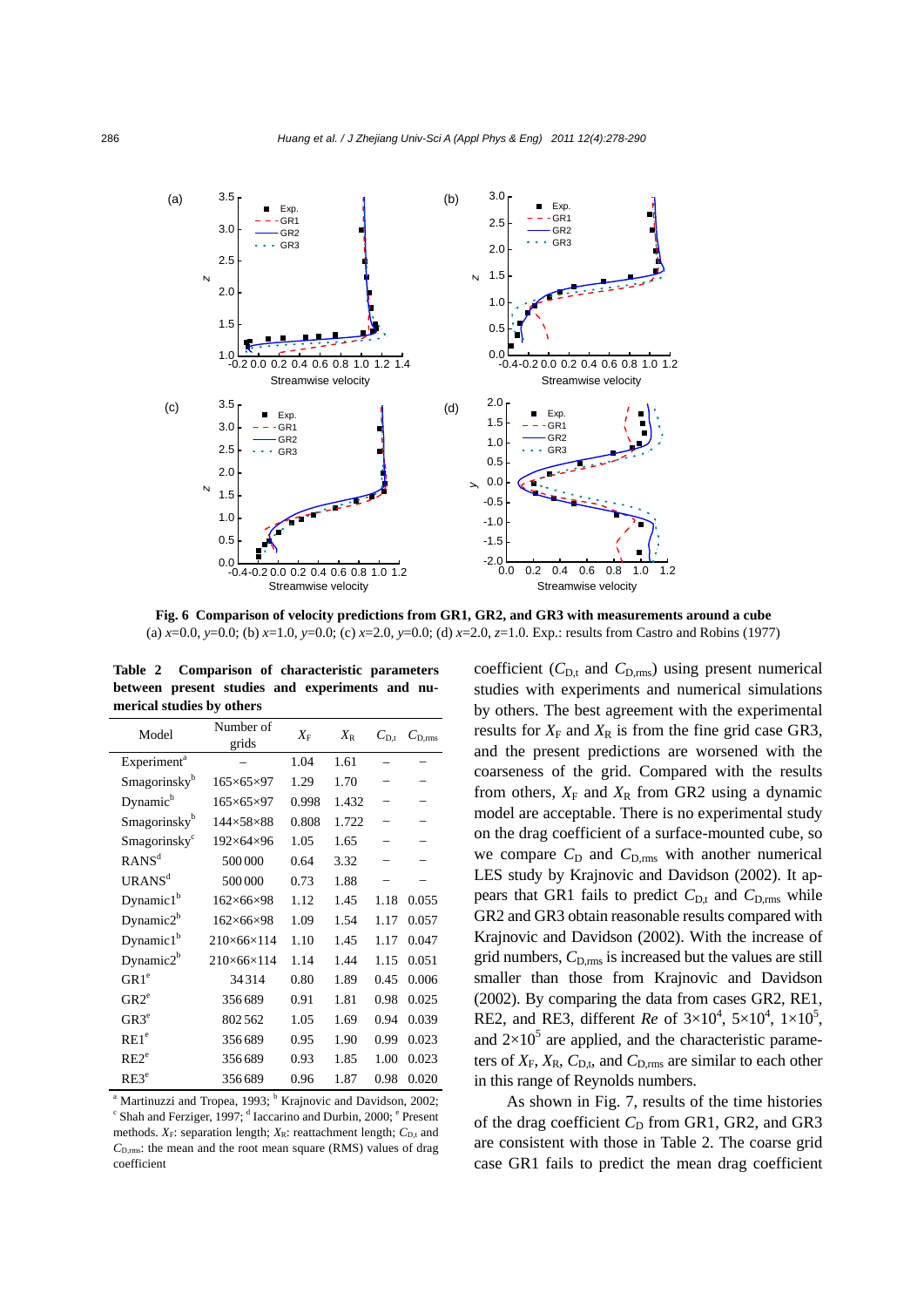$C_{D,t}$  (Table 2), and there is nearly no oscillation of the time history of  $C_D$  (Fig. 7). The mean drag coefficients  $C_{D,t}$  from GR2 and GR3 show reasonable agreement with references as shown in Table 2, and the time histories of  $C_D$  from GR2 and GR3 manifest disordered oscillation without major frequencies.



**Fig. 7** Time histories of drag coefficient  $C<sub>D</sub>$  of the cube **from GR1, GR2, and GR3**



**Fig. 8 Mean flow field for the wind flow around a surfacemounted cube on** *x***-***z* **plane at** *y***=0.0** 

(a) Streamline distribution, (b) Streamwise velocity field; (c) *y*-directional vorticity distribution

Subsequently the general structures of the wind flow around the surface-mounted cube are characterized by describing the velocity fields of *x*-*z* plane at  $y=0.0$  and  $x-y$  plane at  $z=0.5$  using steamlines, streamwise velocity, and vorticity distributions as shown in Figs. 8 and 9. Here we use the prediction from the medium grid case GR2 as a sample.

As shown in Fig. 8, the recirculation region associated with the necklace vortex is obvious upstream of the cube with its center located at *x*=−1.1 and *z*=0.15 approximately. Above the necklace vortex, a stagnation point on the upwind surface is located at approximately *z*=0.8. Note that strong *y*-directional vorticity exists at the windward corner and spreads downstream, due to the separation at the front corner (Fig. 8c). The data obtained in the present study is very similar to the experimental study by Lim *et al*. (2009). Fig. 9 shows that the time averaged flow field



**Fig. 9 Mean flow field for the wind flow around a surface**mounted cube on  $x$ -y plane at  $z$ =0.5

(a) Streamline distribution, (b) Streamwise velocity field; (c) *z*-directional vorticity distribution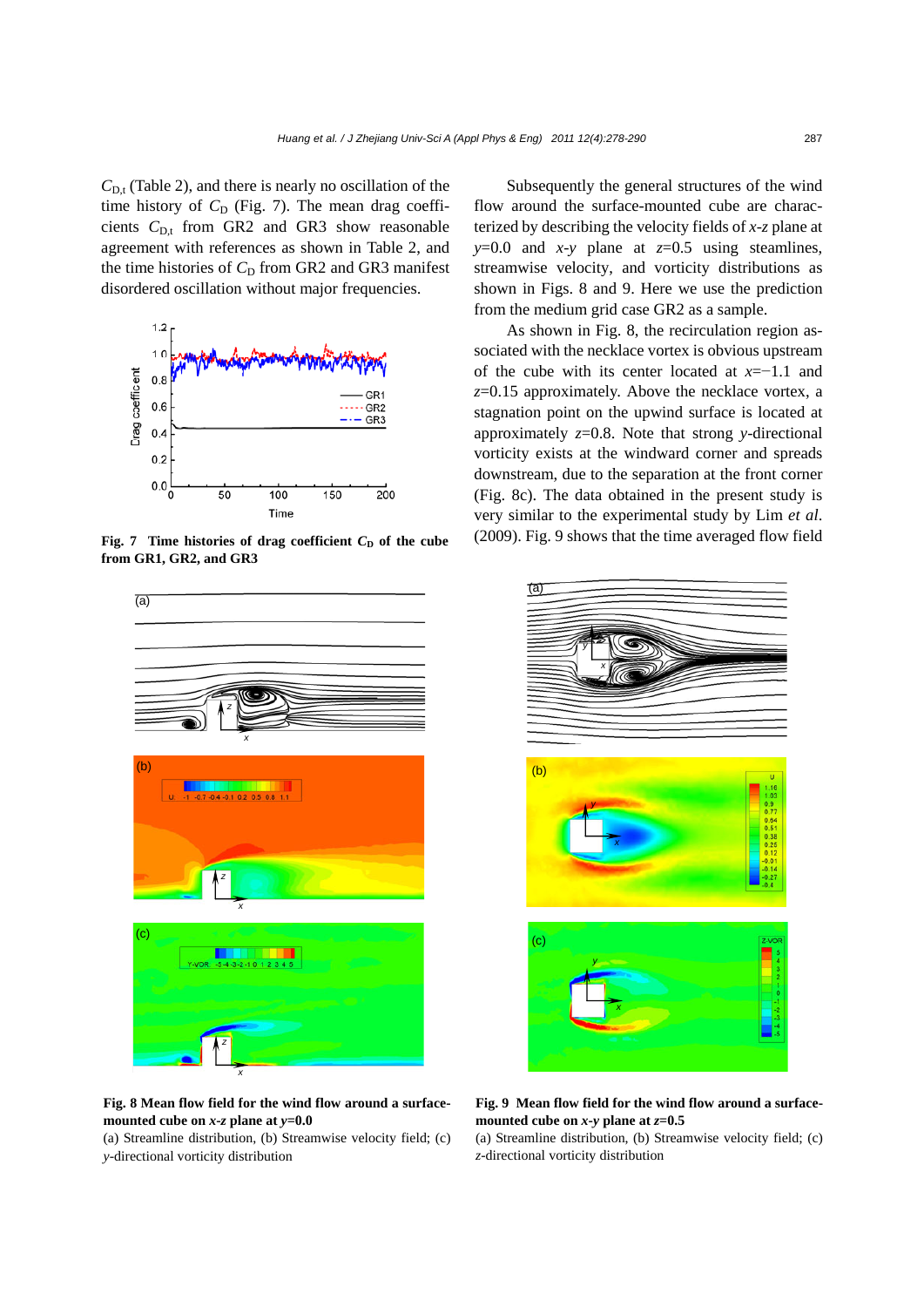is symmetrical with the stagnation point in the middle of the upwind surface. It is clearly visible that there are two pairs of recirculation regions on the lateral and rear of the cube. The strong *z*-directional vorticity occurs at the windward corners and spreads downstream symmetrically (Fig. 9c).

Previously the main features of turbulent flow around surface-mounted obstacles were analyzed in detail using smoke and oil-film visualization (Hunt *et al*., 1978; Martinuzzi and Tropea, 1993). Recently, the application of the numerical simulation such as LES method for such problems has become increasingly popular (Song, 1993; Chikamatsu *et al*., 2003; Kakuda, 2004). Based on the previous investigation, the significant vortex structure for the wind



**Fig. 10 Time-averaged streamline distributions around a surface-mounted cube** 

(a) Vortex F in front of the cube; (b) Vortex T on top of the cube; (c) Vortex S on the lateral side of the cube; (d) Vortex R behind the cube

flow around a surface-mounted cube was constructed theoretically.

The time-averaged streamline distributions at typical positions around a surface-mounted cube using the present method are shown in Fig. 10. The vortex occurs within the windward circulation zone with the streamlines spreading symmetrically downstream along the lateral sides of the cube, which can be marked F (Fig. 10a). The vortex T is visualized by Fig. 10b at the circulation zone on top of the cube. Fig. 10c shows the horseshoe vortex generated at the lateral sides of the cube due to the separation occurring at the front of the lateral sides, which can be marked S. Finally, a pair of vortices R behind the cube can be seen, which is caused by the circulation from top and side faces, and the axes of the vortices are not vertical but like an arch (Fig. 10d). All of these above are established as four types of vortices existing around a cube, named as F, T, S, and R, which were confirmed by Sousa (2002).

Fig. 11 shows the time-averaged iso-surfaces of *z*- and *y*-directional vorticities. The *z*-directional vorticity is mainly located on the lateral sides of the cube and distributed symmetrically identified as vortex S due to the separation which occurred from the vertical edges upwind (Fig. 11a). The *y*-directional vorticity is



**Fig. 11 Time-averaged iso-surfaces of** *z***-directional (a) and**  *y***-directional (b) vorticities**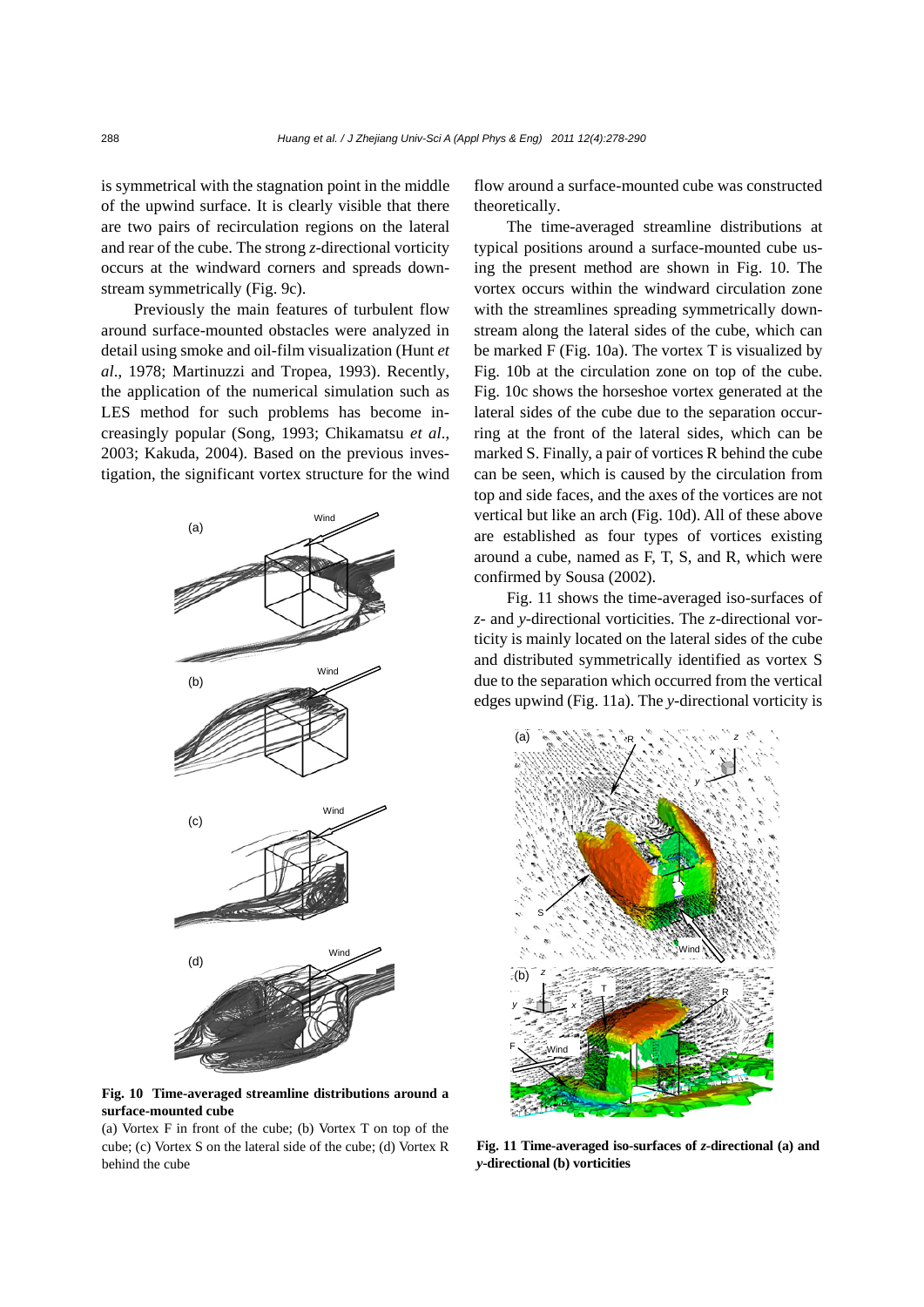mainly located at the bottom corner upwind and the top side of the cube due to the separations which occurred on the upwind ground and horizontal edge upwind respectively, identified as vortex F and vortex T (Fig. 11b). The vortex R behind the cube is hard to be shown using iso-surface of vorticity since the vorticity is very small, but we still can infer its existence by checking the velocity vector behind the cube. We can observe both *z*- and *y*-directional vorticities behind the cube from Fig. 11, which could reasonably be regarded as the complicated arch type vortex R.

## **6 Conclusions**

In this paper, a stabilized finite element technique is implemented using a three-step FEM and SUPG stabilized method for LES to overcome the instabilities of the traditional FEM in prediction of flow with a high Reynolds number. For the numerical example of a 2D wind flow over a square rib at *Re*=  $4.2 \times 10^5$ , the DSGS model implemented by the present stabilized method with Cabot near-wall model yields more stable solutions and provides more reasonable results than the DSGS and SSGS methods without the Cabot near-wall model. Furthermore, numerical prediction of 3D wind flow around a surface-mounted cube performed by the present DSGS method with Cabot near-wall model obtains stable and satisfactory solutions, which show agreement with experimental results. Finally, four typical significant vortex structures for wind flow around a surface-mounted cube are predicted by the present numerical method, and proved to be precise based on previous investigations. In conclusion, it is demonstrated that the numerical method can appropriately model the highly turbulent flow problems with complex structural geometries. In addition, the wind field can be reasonably described even under a comparatively coarse mesh.

## **References**

- Brooks, A.N., Hughes, T.J.R., 1982. Streamline upwind Petrov-Galerkin formulation for convection dominated flows with particular emphasis on the incompressible Navier-Stokes equations. *Computer Methods in Applied Mechanics and Engineering*, **32**(1-3):199-259. [doi:10. 1016/0045-7825(82)90071-8]
- Cabot, W., 1996. Near-Wall Models in Large Eddy Simulations of Flow Behind a Backward-Facing Step. Annual

Research Briefs, Center for Turbulence Research, Stanford, CA, USA, p.199-210.

- Castro, I.P., Robins, A.G., 1977. The flow around a surfacemounted cube in uniform and turbulent streams. *Journal of Fluid Mechanics*, **79**(2):307-335. [doi:10.1017/S00 22112077000172]
- Chikamatsu, S., Nozawa, K., Tamura, T., 2003. Large Eddy Simulation of Turbulent Flows and Pressures on a Cube in an Artificial Wind. 11th International Conference on Wind Engineering, Texas, USA.
- Crabb, D., Durao, D.F.G., White, J.H., 1977. Velocity Characteristic in the Vicinity of a Two Dimensional Rib. Proceeding of the 4th Brazilian Congress on Mechanical Engeering, Florianopolis, Brazil, p.47-58.
- Deardorff, J.W., 1970. A numerical study of three-dimensional turbulent channel flow at large Reynolds numbers. *Journal of Fluid Mechanics*, **41**(2):453-480. [doi:10. 1017/S0022112070000691]
- Dettmer, W., Peric, D., 2006. A computational framework for fluid-structure interaction: finite element formulation and applications. *Computer Methods in Applied Mechanics and Engineering*, **195**(41-43):5754-5779. [doi:10.1016/j. cma.2005.10.019]
- Germano, M., Piomelli, U., Moin, P., Cabot, H., 1991. A dynamic subgrid-scale eddy viscosity model. *Physics of Fluids*, **3**(7):1760-1765. [doi:10.1063/1.857955]
- Hughes, T.J.R., Franca, L.P., Balestra, M., 1986. A new finite element formulation for computational fluid dynamics: V. Circumventing the Babuška-Brezzi condition: a stable Petrov-Galerkin formulation of the Stokes problem accommodating equal-order interpolations. *Computer Methods in Applied Mechanics and Engineering*, **59**(1): 85-99. [doi:10.1016/0045-7825(86)90025-3]
- Hunt, J.C.R., Abell, C.J., Peterka, J.A., Woo, H., 1978. Kinematical studies of the flows around free or surfacemounted obstacles: applying topology to flow visualization. *Journal of Fluid Mechanics*, **86**(1):179-200. [doi:10.1017/S0022112078001068]
- Iaccarino, G., Durbin, P., 2000. Unsteady 3D RANS Simulations Using the  $v^2$ -*f* Model. Annual Research Briefs, Center for Turbulence Research, Stanford, CA, USA, p.263-269.
- Itoh, Y., Tamura, T., 2008. Large eddy simulation of turbulent flows around bluff bodies in overlaid grid systems. *Journal of Wind Engineering and Industrial Aerodynamics*, **96**(10-11):1938-1946. [doi:10.1016/j.jweia.2008. 02.065]
- Jansen, K., 1994. Unstructured-Grid Large-Eddy Simulation of Flow over an Airfoil. Annual Research Briefs, Center for Turbulence Research, Stanford, CA, USA, p.161-175.
- Jansen, K.E., 1999. A stabilized finite element method for computing turbulence. *Computer Methods in Applied Mechanics and Engineering*, **174**(3-4):299-317. [doi:10. 1016/S0045-7825(98)00301-6]
- Jiang, C.B., Kawahara, M., 1993. A three step finite element method for unsteady incompressible flows. *Computational Mechanics*, **11**(5-6):355-370. [doi:10.1007/BF00350093]